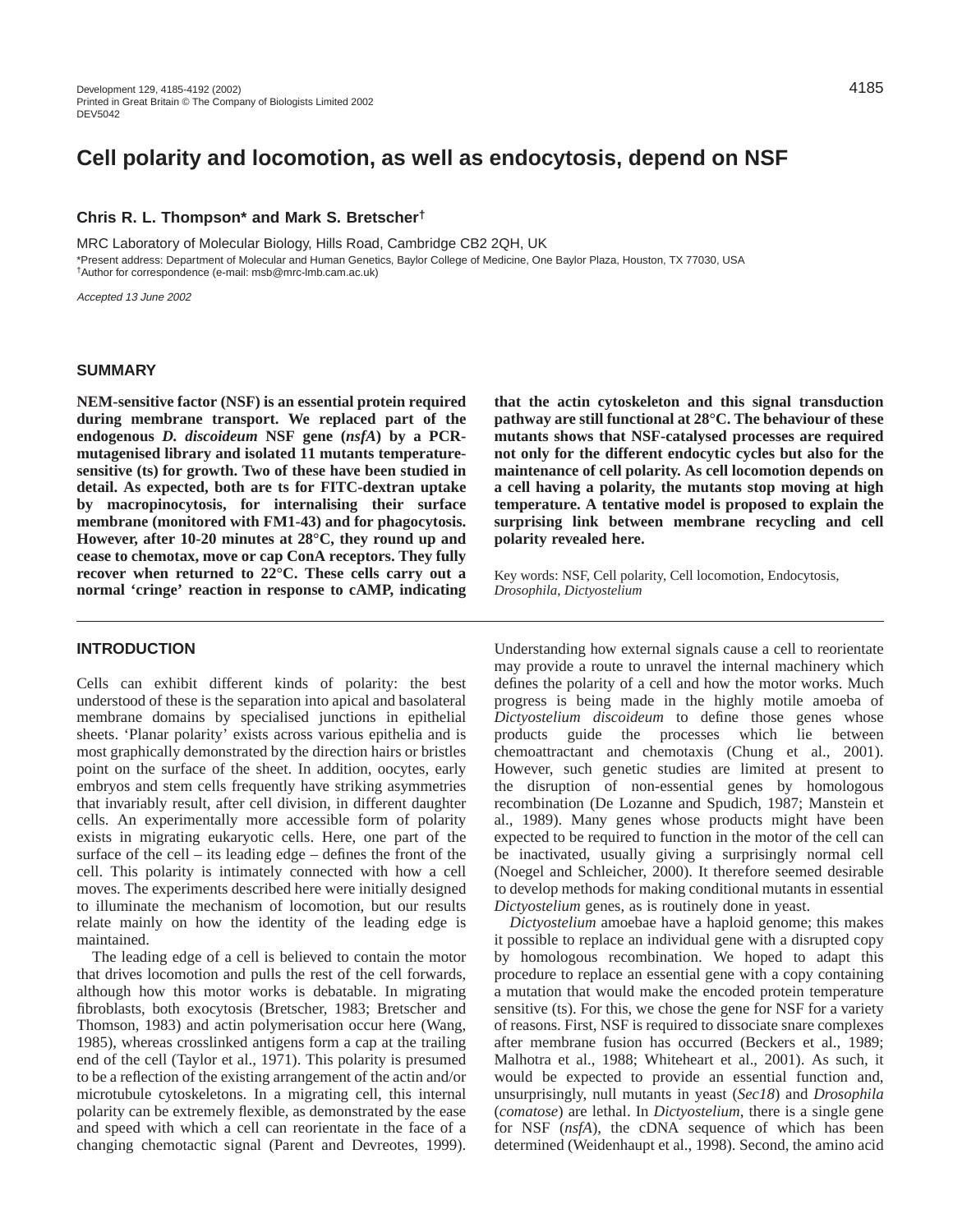sequence of NSF is highly conserved, allowing point mutants in one animal to be transplanted into another. In the *comatose* gene several ts mutants exist whose amino acid exchanges are known (Pallanck et al., 1995; Siddiqi and Benzer, 1976; Tolar and Pallanck, 1998). Third, the behaviour of a ts mutant in *nsfA* might shed light on the role of membrane circulation in cell locomotion (Abercrombie et al., 1970; Bretscher, 1984).

This straightforward approach of exchanging an amino acid in *nsfA* to make a ts mutant did not succeed. However, the high level of homologous recombination we found at this locus made it feasible to replace the endogenous *nsfA* with a PCR mutagenised *nsfA* library and so generate a panel of ts mutants. We analysed two NSF ts mutants and find that they are unable to carry out normal endocytic processes at the restrictive temperature. In addition, they appear to have lost their cell polarities and are consequently unable to move.

## **MATERIALS AND METHODS**

#### **DNA constructs and sequences**

The entire *nsfA*-coding sequence and intron (2342 base pairs), plus extra-NSF 5′ and 3′ regions (305 and 1700 bp, respectively) were assembled by PCR and a blasticidin resistance cassette inserted 220 base pairs beyond the end of the *nsfA*-coding sequence. The *Com4* (AKQI**G**TMLN to AKQI**E**TMLN) and *6* (EISL**P**NEQ to EISL**S**NEQ) mutations in *D. melanogaster* were incorporated into the *D. discoideum* sequences (ARQI**G**KMLN and EISL**P**DEH) using synthetic primers and PCR. The checked sequences contained the following changes:

#### pC4

The DNA sequence around the mutated site was changed from **GCC.AGA.**CAA.ATC.**GGT**.AAG.ATG.TTA.AAT to **.GCG.CGC.** CAA.ATC.**GAA**.AAG.ATG.TTA.AAT, introducing a unique GCGCGC (*Bss*HII) site.

#### pC6

Likewise, the sequence was altered from GAG.ATC.TC**A. TTA.CCC.**GAT.GAA.CAT to GAG.ATC.TC**C**.**TTA.AGT.**GAT. GAA.CAT, introducing a unique CTTAAG (*Afl*II site).

#### pC6N

A nonsense codon was placed in frame with the *Com6* mutation so that the relevant sequence was GAG.ATC.TC**C.TTA.AGT.** *TAA*.GAA.CAT

Positions of all sites are given from the 5′ end of the construct, defined by a *Pst*I site. Two libraries were used in which the DNA had been mutagenised between bases 1140-1700 (coding largely for the D1 domain of the protein; library size ~60,000) and bases 1700-2860 (coding for the last 60 residues of D1 and the whole of D2; library size ~6000). These were incorporated into pC6 and yielded the mutant lines ts4, ts5 and ts7, and ts1-3, ts6 and ts8-11, respectively.

The mutagenised regions from the two mutants described here were copied out of genomic DNA and two independent clones of each were sequenced. The mutations are: in *nsfA1*, A1847G (giving amino acid change K472E), A1939T (E502D), T1977C (V515A), T2005G (N524K), A2025T (K531M) and A2366T (I645F); and in *nsfA2*, A1854T (E474V), T1984A (D517E), C2131A (F566L), A2398T (K655M) and T2574A (M714K). In addition, these lines also carry the *Com6* mutation.

#### **Cell transformation and mutant selection**

DNA was linearised and introduced into Ax2 amoebae by electroporation (Howard et al., 1988). Cells were then diluted into

medium at 3×105/ml and dispensed into flat-bottomed 96-well plates at 0.1 ml/well and held at  $20^{\circ}$ C. After 1 day, 0.05 ml 30  $\mu$ g/ml blasticidin in medium was added/well and the cells grown until colonies were apparent. During this selection process, all transfected cells start with a complement of wild-type NSF and, as such, would initially be expected to grow normally. If the endogenous gene were replaced by one encoding a poorly functional NSF, the clone might grow more slowly at the permissive temperature once the native NSF had become depleted; indeed, it might grow only by phagocytosis (of its dead neighbours) and not axenically, and thus give rise only to small clones. Although likely to be clonal, the content of each well was recloned: the clone size was guessed (between 50-3000 cells) and an aliquot of ~30 cells plated out on bacteria at 20°C. Two colonies from each plate were tested for growth on bacteria at 20°C and at 26.5°C. Temperature-sensitive clones were saved. The strain harbouring the *Com6* mutation is HM1058; the original *nsfA 3, 4-9* and *10,11* lines are HM1059, 1061-1066, 1068, 1069. The recreated *nsfA 1* and *2* lines are HM1060 and HM1067, respectively. HM1060 can only be grown on bacterial plates, whereas HM1067 will grow on plastic or in suspension in axenic medium.

#### **Endocytosis assays**

## FITC-dextran

Cells  $(2.5\times10^7/\text{ml})$  were preincubated in KK2, FITC-dextran (to 4 mg/ml) added and aliquots removed at the times indicated, washed with cold buffer containing 1% FCS, dissolved in detergent and the fluorescence measured (Aguado-Velasco and Bretscher, 1999).

## FM1-43

Cells (2.5×107/ml) were preincubated in KK2, FM1-43 added to 10µM and dye uptake measured (Aguado-Velasco and Bretscher, 1999) but in the absence of added sorbitol, as some cell lysis occurs with sorbitol with both ts1 and ts2 at 28°C; this results in a high background and poor recovery of cells. The rate of uptake of FM1- 43 by bacterially grown cells is unaffected by sorbitol. Unlike measurements on FITC-dextran uptake, FM1-43 uptake is extremely sensitive to cell damage as the dye binds tenaciously to intracellular components, presumably nucleic acids. It is possible that some of the apparent uptake of dye at 28°C is caused by cell damage, although inspection of labelled cells suggests this is not the case.

#### Phagocytosis

This was measured using fluorescent 1  $\mu$ m beads (Witke et al., 1992).

## **Microscopy**

To examine the effect of high temperature on the behaviour of mutant cells, a slide was constructed whose temperature could be rapidly changed. It had two chambers: an upper one on that an inverted coverslip with attached cells is held over a drop of buffered salt solution (KK2) by 1 mm high glass posts; and a lower sealed chamber separated from the upper chamber by a coverslip. This lower chamber, with a thickness of 2 mm, has attached entrance and exit tubes through which water can flow. This allows the temperature of the upper chamber, monitored with a small thermistor, to be changed from 20°C to 28°C within about 15 seconds. The slide was set up on a BioRad Radiance confocal microscope with a  $10\times$  air objective and DIC images collected.

# **RESULTS**

#### **Introducing mutant NSF gene sequences**

The genomic sequence of *D. discoideum nsfA* and the region around it was assembled from the Jena database (Fig. 1A). Changes to the *nsfA* sequence were engineered to encode the mutations found in *Drosophila* Com4 or 6 (Muller et al., 1999b;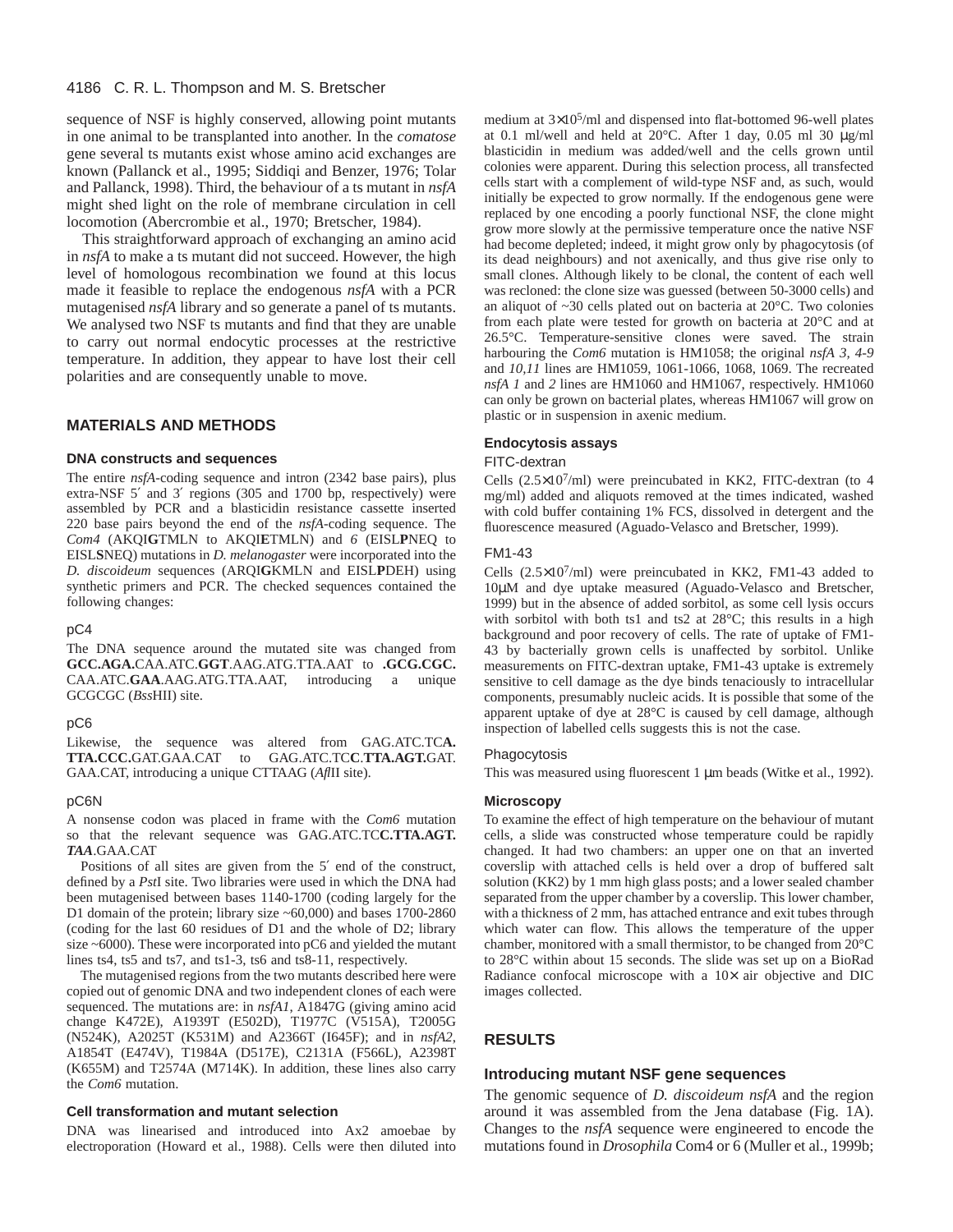Pallanck et al., 1995; Tolar and Pallanck, 1998) and, adjacent to them, unique restriction sites included to help identify these sites. Gene-replacement vectors were constructed by insertion of a blasticidin-resistance cassette 220 bp beyond the *nsfA* termination codon, so generating the vectors pC4 and pC6. Linearised DNA was introduced into Ax2 amoebae and blasticidin-resistant clones isolated at 20°C and tested for ts growth. None was ts. Southern blots revealed that ~95% clones had arisen by homologous recombination, a surprisingly high proportion; this is shown for a single clone, from pC6 (Fig. 1C,D). All pC6-derived homologous recombinants (17 in toto) contained the *Com6* mutation, but none of the pC4 clones the *Com4* mutation (M. S. B., unpublished). These results suggest that *Com6* has no evident phenotype and that *Com4* is lethal. This is supported by the additional finding that when amoebae are transformed with a pC6 vector having an adjacent in-frame UAA codon (vector pC6N) all 12 transformants examined had

arisen by homologous recombination, but none now had the *Com6* site (M. S. B., unpublished). We concluded two things from this: first, that *nsfA* is essential for viability and that a similar approach of gene replacement by a marked copy, with or without an in-frame stop codon, may provide a general method to discover whether any given gene is essential; second, because of the high efficiency of homologous recombination observed, a new vector library in which part of *nsfA* is randomly mutagenised could be used to generate a panel of homologous recombinants that might contain some ts alleles.

## **ts NSF mutants**

PCR mutagenesis was used to make two mutagenic libraries that covered different regions of NSF, both in a pC6 background. Ax2 amoebae were transformed and resistant clones selected in growth medium at 20°C. Small and large clones – about 1500 in all – were recloned on bacterial plates and then screened for growth at 20°C and 26.5°C on plates. Eleven ts mutants, *nsfA1-11*, were isolated, all of which had arisen by homologous recombination and contained the *Com6* site.

We decided to focus on just two mutants, ts1 (*nsfA1*) and ts2 (*nsfA2*), because, on warming to a restrictive temperature of 28°C, both showed early and similar phenotypic changes, yet only one (ts2) was able to grow in liquid culture ('axenic growth'). That they are indeed true gene replacements is shown by Southern blots (Fig. 1C): both lines also carry the *Com6* site (Fig. 1D). To prove that the temperature sensitivity of each of these two lines is caused by mutation in *nsfA*, we cloned each mutated region (*Nsi*I to *Bam*HI, Fig. 1A) by PCR. Their sequences showed that ts1 and ts2 contained, respectively, six and five induced mutations that affect the coding region. These mutated regions were reassembled into the standard pC6 vector (replacing the wild-type *Nsi*I/*Bam*HI sequence) to generate two new mutagenic vectors. These were transformed into Ax2: both vectors gave rise to a high proportion of ts clones. This shows that it is possible to recreate these ts mutants with mutated DNA, and therefore that the mutations that cause temperature sensitivity are indeed in *nsfA.*

As mutations in NSF would be expected to affect membrane processes, we first examined endocytosis. Recreated lines were used and, unless otherwise stated, were harvested from bacterial plates.

## **Endocytosis**

Three assays have been used to measure different aspects of



**Fig. 1.** Southern blots of genomic DNA establish homologous gene replacement with *Com6* site included. (A) Structure of the transforming DNA used. (B) Arrangement of restriction sites around the *nsfA* gene in Ax2 and in a homologous recombinant (HR) containing the *Com6* site (marked by A). Restriction sites: P (*Pst*I); H (*Hin*dIII); A (*Afl*II); E (*Eco*RI); B (*Bam*HI). The probe covers bases 1700-2860. (C) Blot of Ax2, ts1, ts2 and C6 (a pC6 derived clone) cut with B+H. (D) As in C, but cut with P and  $E\pm A$ . The main band at 2120 in Ax2 is insensitive to A; the HR lines are sensitive, showing that they each contain *Com6*. Additional bands are partial cleavages.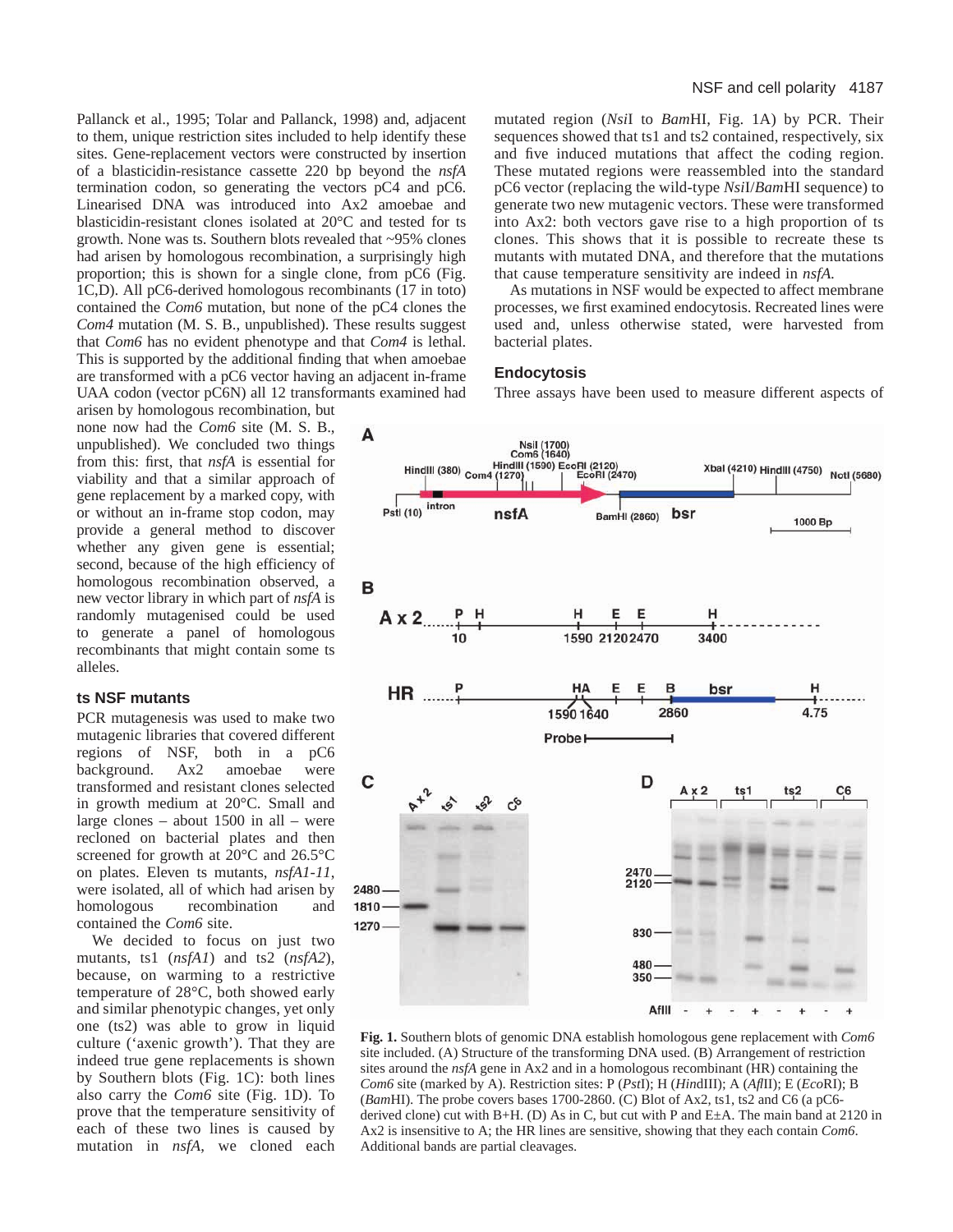surface uptake by amoebae: medium (fluid phase) uptake, cellsurface uptake using the dye FM1-43 and phagocytosis.

For fluid phase uptake, intracellular accumulation of FITCdextran from the medium was measured (Hacker et al., 1997; Kayman and Clarke, 1983; Vogel et al., 1980). Cells were preincubated at either 22°C or 28°C for 20 minutes, the fluorescent tracer added and uptake followed with time (Fig. 2A). At 22°C, Ax2 and the ts lines have similar rates of fluid uptake; by contrast, at 28°C, this uptake is severely depressed in the ts lines and enhanced in Ax2. This shows that macropinocytosis in the mutants is temperature sensitive. However, the apparent similarity in the rate of FITC-dextran uptake in each line at 22°C was somewhat surprising, as ts2,

but not ts1, is able to grow axenically. As axenic growth results in, and requires, a five- to tenfold increase in the rate of fluid phase uptake (Aguado-Velasco and Bretscher, 1999; Kayman and Clarke, 1983), we also determined the rate of FITC-dextran uptake with cells grown in axenic medium (Fig. 2B). Cells were harvested from bacterial plates, washed free of bacteria and incubated overnight in axenic medium. Under these conditions, both Ax2 and ts2 show a similarly enhanced rate of fluid phase uptake at 22°C, whereas ts1 does not: ts1 appears unable to be upregulated, the low levels of uptake being the same as when the cells are grown on bacteria. As macropinocytosis is used to take up nutrients for axenic growth, this observation provides a simple explanation for the lack of growth of ts1 in axenic medium, although how an apparently inductive process can be affected by mutation in NSF is intriguing.

Surface uptake was determined by the internalisation of the dye FM1-43, which binds reversibly to the outer lipid monolayer of the cell. When vesicles bud into the cell, the dye is trapped and can no longer be washed away; dye uptake can thus be used to measure the rate of total surface uptake by cells (Betz and Angleson, 1998; Betz et al., 1996; Lagnado et al., 1996). We have previously used this method to determine the rate at which surface is taken up by vegetative *Dictyostelium* amoebae (Aguado-Velasco and Bretscher, 1999); this turns out to be the same for cells that take up large amounts of fluid phase or almost none – about one cell surface equivalent every ~4

minutes. When a similar protocol is used to measure surface uptake in mutant cells at 22°C (Fig. 2C), we find that both behave like Ax2. At 28°C, the rate of FM1-43 uptake by Ax2 is enhanced about twofold; conversely, in both mutants it is reduced by half (compared with the rate at 22°C). This shows that both lines are temperature sensitive for FM1-43 uptake. However, unlike fluid phase uptake, which is essentially eliminated, there does appear to be some residual internalisation at the restrictive temperature.

Phagocytosis was measured by the uptake of fluorescent microbeads (Fig. 2D) (Vogel et al., 1980; Witke et al., 1992). At 22°C, both ts lines accumulate beads at about half the rate seen with Ax2; at 28°C, the rate of accumulation of beads by



**Fig. 2.** Endocytosis by Ax2 and ts mutants after a 20 minutes preincubation at 22°C or 28°C. (A,B) Fluid phase uptake measured with FITC-dextran with cells harvested from bacterial plates (A) or held overnight in axenic medium at  $5\times10^6$  cells/ml (B). (C) Cell surface uptake measured with FM1-43. (D) Phagocytosis of fluorescent beads. Each experiment was carried out at least five times, all with similar results; a representative example of each experiment is shown.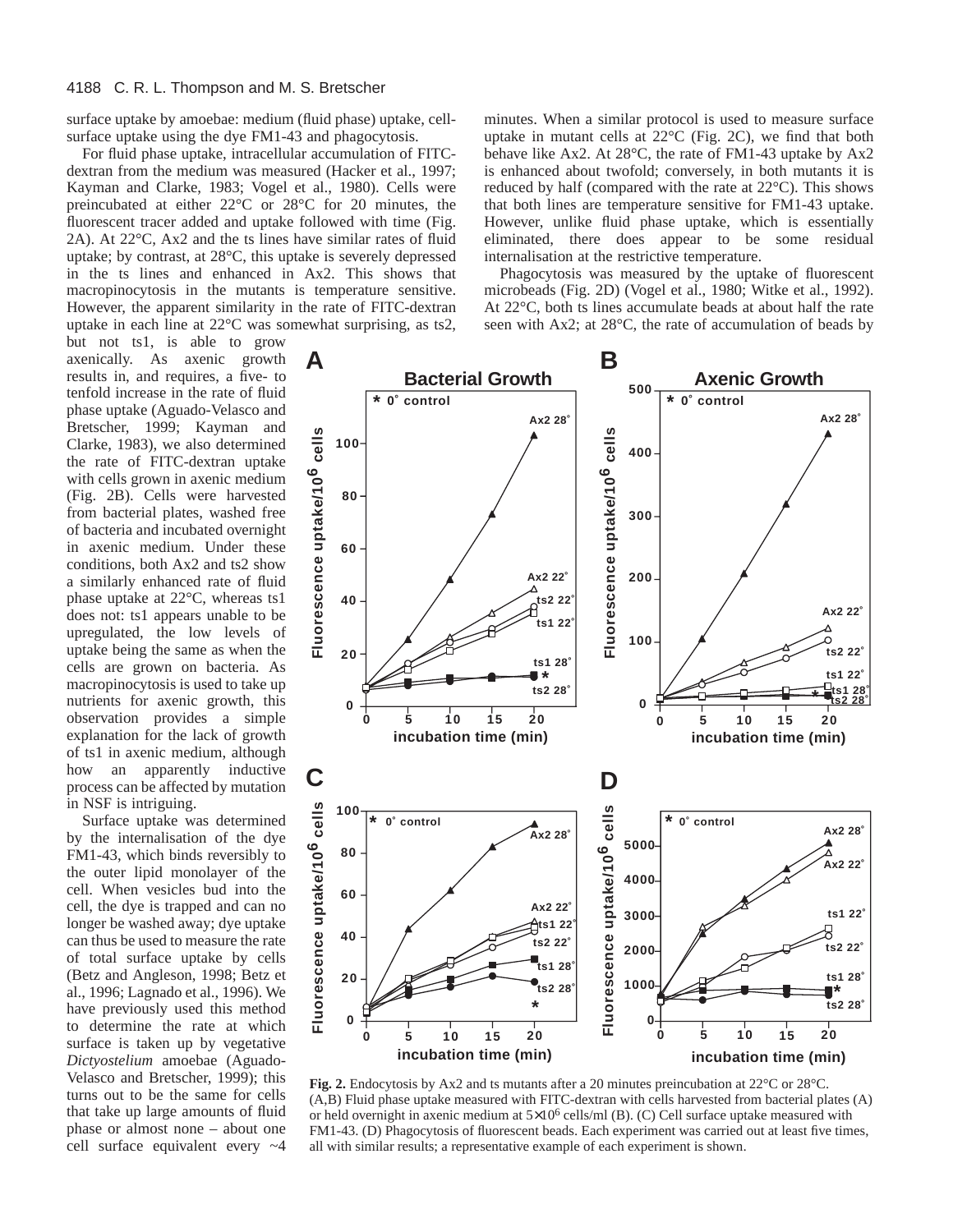Ax2 remains about the same, but that of the ts lines drops at least 20 times to levels indistinguishable from background. As the ts lines grow more slowly than Ax2 on a lawn of bacteria at 22°C, this is consistent with the decreased rates of phagocytosis observed at the permissive temperature compared with Ax2. Furthermore, as both ts lines do not phagocytose at the restrictive temperature, this may explain why they do not grow on a bacterial lawn at 28°C.

The endocytic phenotypes of the two mutants, when bacterially grown, are very similar. All the membrane processes we examined – fluid phase uptake, internalisation of cell surface area and phagocytosis – are temperature sensitive. Although this is anticipated if NSF is required in at least one membrane fusion step in these different membrane cycles (Beckers et al., 1989), the extent of sensitivity does not seem to be the same for each cycle and this was not anticipated. In particular, fluid phase internalisation and phagocytosis are inhibited by about 95-100% after 20 minutes uptake at 28°C, yet surface uptake, measured with FM1-43, is only inhibited by about 75% (both normalised with respect to Ax2) and even less when shorter times are compared (Fig. 2C). We believe that this difference is significant and may mean that the cycle in which surface uptake occurs – the molecular basis of which is unknown – may not be directly dependent on NSF. By contrast, the endocytic cycles responsible for fluid phase uptake and for phagocytosis presumably do depend on NSF and at 28°C are blocked quickly. The uptake cycle by which FM1-43 accumulates inside the cell may depend on an NSF homologue, such as p97 (Muller et al., 1999a), and slows down at 28°C as NSF-dependent trafficking processes cease.

## **Cell locomotion and capping**

With the assurance that these mutants are defective in endocytosis, we next sought to discover how cell locomotion may be affected and therefore what the role of endocytosis may be in motile processes. Initially, we examined the ability of Ax2 and the mutants to chemotax towards cAMP; this was examined in a drop assay on an agar surface performed over 3 hours. Although all three lines chemotaxed at 22°C, only Ax2 did so at 28°C; cells in both mutants became round and, over the period of the experiment, no noticeable taxis occurred (C.

R. L. T. and M. S. B., unpublished). Ax2 cells continue to move normally and ts1 cells behave like ts2.

As this deficiency could lie in the inability of the cells either to recognise chemotactic signals or to move, we examined cell locomotion in a slide chamber whose temperature could be controlled. This revealed that cells of both lines appear to move normally at 22°C; however, about 10 minutes after a temperature shift to 28°C, cells of both lines (unlike Ax2) start to become rounder and largely cease moving after a further 10 minutes (Fig. 3; see Movie 1 at [http://www.mrc-lmb.cam.ac.uk/PAL/Sup\\_Material\\_MSB\).](http://www.mrc-lmb.cam.ac.uk/PAL/Sup_Material_MSB) Rounding up of ts cells might be caused by different steps in membrane circulation stopping at different times after a temperature shift. For example, if endocytosis continued after exocytosis had ceased, the net loss of surface area might round the cells up. To examine this, ts1 cells were held at 28°C, and thin sections were prepared and examined by electron microscopy. This showed that the surfaces of these cells are far from taut: they usually have a scalloped appearance, which suggests that the rounding up was not caused by a lack of surface area (not shown). Although these cells do not translocate, they are not frozen in shape: some residual motion remains due to the frequent protrusion of bulges, giving the cells a 'rabbit in a sack' appearance, as seen in Movie 2 [\(http://www.mrc-lmb.cam.ac.uk/PAL/Sup\\_Material\\_MSB\).](http://www.mrc-lmb.cam.ac.uk/PAL/Sup_Material_MSB) These bulges may reflect nuclear motion or exocytosis of that membrane associated with the remaining surface uptake that still seems to occur at the restrictive temperature. Our observations indicate that membrane circulation and cell locomotion are connected processes, although they do not show what that connection is.

A readily measured property of all motile cells is their ability to cap crosslinked receptors (Abercrombie et al., 1972; Taylor et al., 1971). We used fluorescent ConcanavalinA (ConA) to crosslink surface ConA receptors (Aguado-Velasco and Bretscher, 1997) to see whether the capping process is affected in the ts mutants. We found that at  $22^{\circ}$ C Ax2 and the mutants capped surface-attached ConA readily; however, after cells had been preincubated at 28°C, although capping proceeded normally with Ax2, it did not occur with either mutant (Fig. 4).



**Fig. 3.** Behaviour of ts2 cells during temperature shift. Cells from the growth zone on a bacterial plate were allowed to attach to a coverslip, rinsed and placed above a temperaturecontrolled chamber at 22°C and observed (top two left-hand panels). The temperature was then raised to 28°C (top two right-hand panels and lower panels); the cells became rounder by 10 minutes and stopped migrating at about 20 minutes.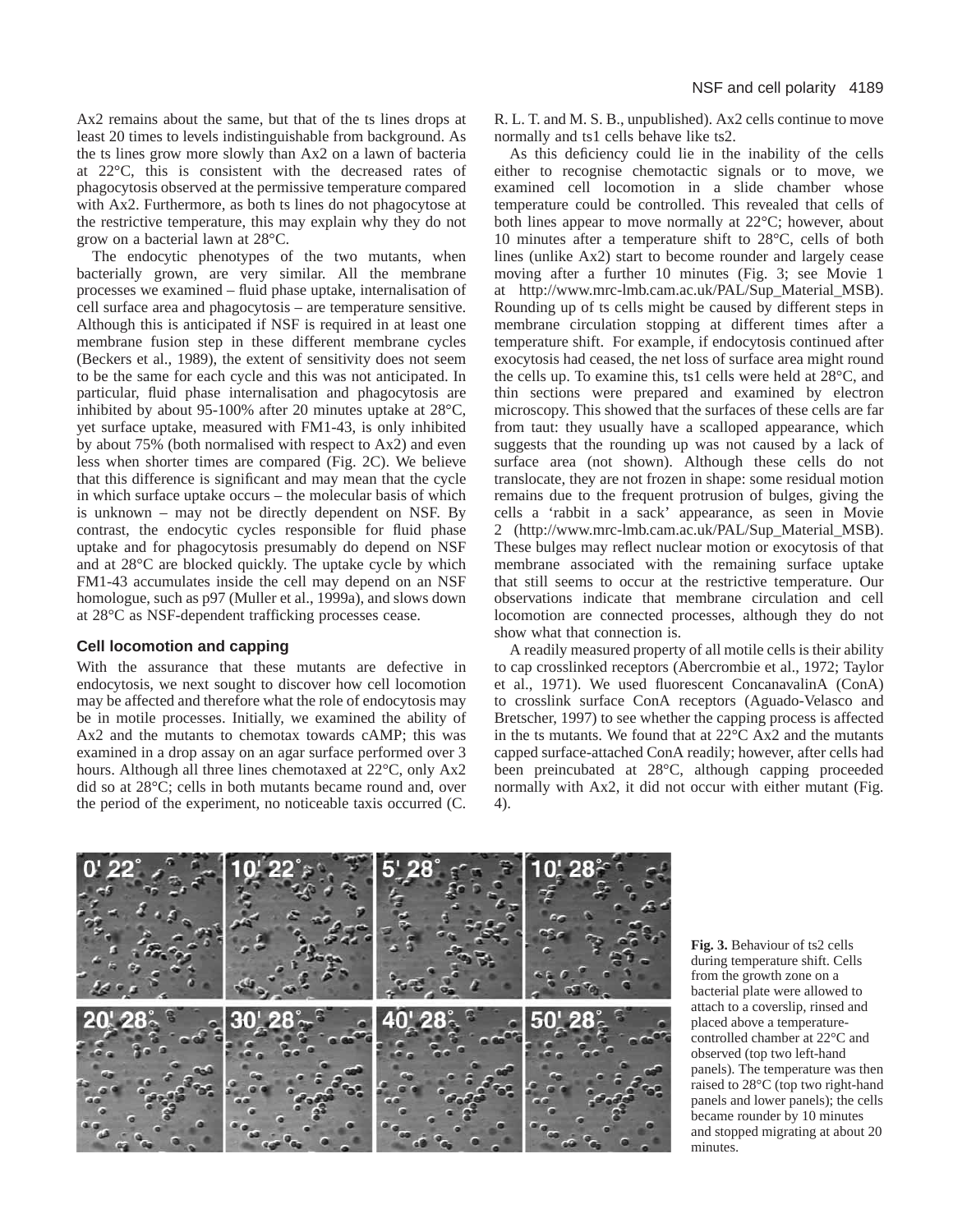# **Cringe reaction and cell survival**

To discover whether the actin cytoskeleton functions normally in these mutants at 28°C, we studied the 'cringe' reaction. When starved amoebae are pulsed with cAMP over a period of 3-4 hours, they become hypersensitive to stimulation by a uniform high concentration of this hormone: they react by undergoing an initial rapid, transient and extensive polymerisation of G-actin (peaking at  $\sim$ 10 seconds), followed by a slower increase in F-actin over a period of 60 seconds that, in wild-type cells, correlates with pseudopod extension (Hall et al., 1988). It therefore provides both a measure of the function of the cAMP signal transduction pathway and of the assembly, and its control, of the actin cytoskeleton. After pulsing with cAMP, cells were preincubated at either 22°C or 28°C for 20 minutes before stimulating with 1 µM cAMP. Even though both ts lines have rounded up under these conditions, when stimulated with cAMP they respond with the same dynamics and similar magnitude as does Ax2 (Fig. 5A). This demonstrates that, not only does the regulation and assembly of the actin cytoskeleton still function normally at 28°C, but the cAMP signalling system is unimpaired.

Further evidence that these mutant cells do not just suffer from a general malaise at 28°C is

provided by their recovery when cooled. After 2 hours at 28°C, all the rounded cells return to their usual morphology when held at 20°C for ~1 hour. Furthermore, when a toothpick-load of either mutant is placed on a bacterial plate, no sign of a colony arises after 3 days at 26.5°C. However, when these plates are returned to 22°C and left for 3-4 days, colonies of the mutants appear (C. R. L. T. and M. S. B., unpublished). It is clear that these cells are fully viable at the restrictive temperature for at least the short periods of time employed here.

# **Cell polarity and the cytoskeleton**

The mutant lines described here represent the first molecularly defined mutations which block cell locomotion. They show that cap formation, like cell migration, is dependent on the continued activity of NSF. But how these motile processes are linked to NSF is unclear. As locomotory processes clearly depend on the actin cytoskeleton, we examined the distribution of F-actin in mutant cells under normal and restrictive conditions. ts2 cells were held at either 20°C or 28°C before fixing, permeabilising and staining with fluorescent phalloidin to locate F-actin (Fig. 5B). This shows that, at 20°C, F-actin is localised at the leading edge and in foci. However, in the spherical cells seen at 28°C, although the amount of Factin is unaffected by the temperature change (normalised to Ax2; see legend to Fig. 5), it is rearranged so that the inner surface appears fairly uniformly covered, although randomly placed foci still exist (Fig. 5C; see Movie 3 at [http://www.mrc-lmb.cam.ac.uk/PAL/Sup\\_Material\\_MSB\).](http://www.mrc-lmb.cam.ac.uk/PAL/Sup_Material_MSB)



**Fig. 4.** Capping of ConA receptors. Amoebae, preincubated either at 22°C or 28°C, were labelled with Fl-ConA for 5 minutes at the appropriate temperature, washed and incubated a further 5 minutes, fixed with formaldehyde and viewed according to Aguado-Velasco and Bretscher (Aguado-Velasco and Bretscher, 1997). The fraction of capped cells, measured as those with the fluorescence confined to one half of the cell surface, was: at  $22^{\circ}\text{C}$ , Ax2,  $76\pm5\%$ ; ts1,  $68\pm2\%$ ; ts2,  $77\pm4\%$ ; and at  $28^{\circ}\text{C}$ , Ax2, 79±2%; ts1, 0%; ts2, 0%.

# **DISCUSSION**

Our initial aim was to examine whether membrane recycling is required for cell migration in *Dictyostelium.* In motile fibroblasts, the surface membrane internalised by coated pits is returned to the plasma membrane at the front of the cell where it may assist in extending the cell forwards and thereby be essential for locomotion. By contrast, this exocytosis occurs randomly over the cell surface in stationary cells (Bretscher, 1984). We hoped to examine the role of membrane recycling in *Dictyostelium* by generating ts mutants in NSF, a gene essential for many steps of membrane transport and hence also for viability. The success of our novel method, which yielded 11 ts mutants in NSF, depends to a great extent on having a high rate of homologous recombination at the *nsfA* locus. To what extent this method can be adapted to other genes remains to be discovered; we believe that if the rate of homologous recombination is around 30% or higher and results in a substantial region of the coding sequence of the gene under study being replaced, the method should be viable. However, as the effective level of homologous recombination falls below 30%, the number of clones that need to be screened to find a ts mutant grows so rapidly that it becomes impractical. Of the *nsfA* mutants isolated, only two have been studied in detail. They show, as expected, that membrane cycling processes become interrupted at the restrictive temperature. These results fully support the prevailing view that NSF is required in many different membrane fusion steps. They also reveal that NSF activity is required for cells to move.

For a cell to translocate across a substrate, two conditions need to be satisfied: the cell must have a functional motor and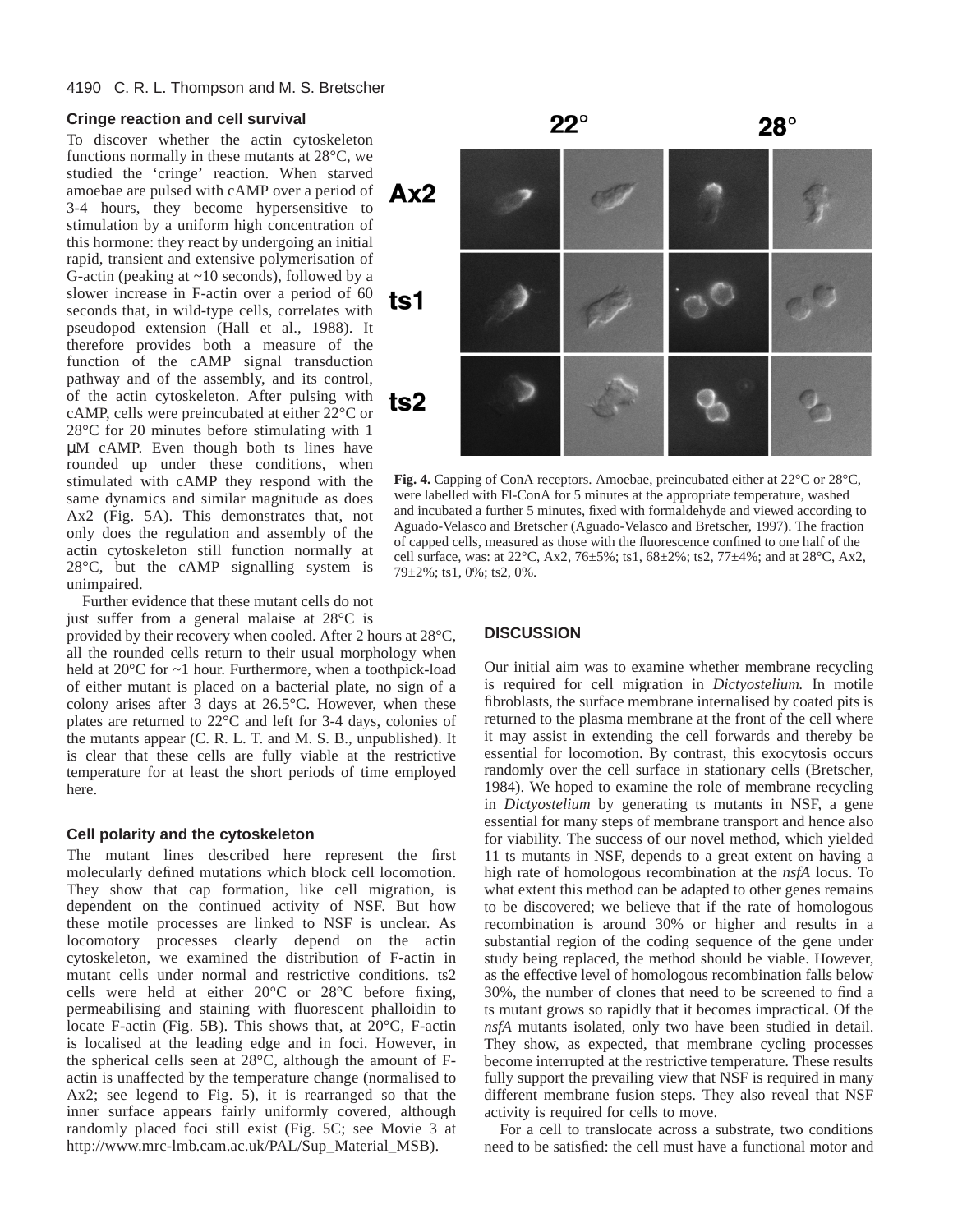

**Fig. 5.** Actin polymerisation in sensitised amoebae. (A) F-actin levels in sensitised amoebae after addition of cAMP – known as the 'cringe' reaction (Hall et al., 1988). (B,C) ts2 amoebae held at  $22^{\circ}$ C (B) or  $28^{\circ}$ C (C), fixed with formaldehyde and stained with Alexa 488-phalloidin to reveal the intracellular distribution of F-actin. The levels of F-actin at 28°C, based on phalloidin binding (as in A) and normalised to that at 22°C, were measured as Ax2, 0.68; ts1, 0.57; ts2, 0.68.

the motor must have a polarity. Our results show that, at high temperature, a mutant cell stops translocating and this implies that either the motor or the polarity of the cell (or both) is defective. The overwhelming impression we have of these mutant cells, whether one looks at their spherical shape, their uniform distribution of ConA receptors under capping conditions or, more especially, their even distribution of surface-associated filamentous actin, is that they have lost their polarity at the restrictive temperature. Assuming that this is so, our observations indicate that NSF, like clathrin (Wessels et al., 2000), is required not only for some membrane uptake processes, but that its activity is essential to help establish, or maintain, the polarity of the cell. Without this, the cells could not move or cap surface receptors, whatever the mechanism of locomotion.

A migrating cell – whether mammalian or amoeboid – has a polarity defined by its leading front. How this external feature relates to the internal organisation of the cell is unclear; however, an internal polarity is likely to include a cytoskeleton primed in such a way that molecular components required for the advance of the leading edge are transported up to it. This polarity is, however, flexible. In the absence of any external signals, cells usually continue in the same direction for a while – their movement has a persistence, which suggests that there is a positive feedback loop that gives the leading front an

inherent stability. As the cell advances, the cytoskeleton is continually maintained or rebuilt so as to bring components for lamellar extension up to that front. However, many cells can change direction extremely quickly given an external cue: when this happens, a new front is established and the old one loses its activity within seconds. This means that, in the absence or presence of external cues, the leading edge and cytoskeleton communicate with one another to reinforce the existing polarity (Weiner et al., 2000).

But how can this polarity depend on NSF? In mammalian cells, the leading edge is the site at which recycling membrane is added to the cell surface (Bretscher, 1996), and this may also occur in amoebae (Aguado-Velasco and Bretscher, 1999), although there is no direct evidence for it. We propose that the addition of this membrane to the front of the cell causes a transient and internal 'orienting' signal to be emitted that helps organise the cytoskeleton for continued vesicle delivery in that direction. In this way, a continuation of the polarity would be achieved with the cytoskeleton itself being continuously replenished. However, this homeostasis could be over-ridden by an external hormonal signal. In this situation, the region of the cell surface most highly activated by hormonal receptors would emit a stronger internal signal, with the consequential formation of a reoriented cytoskeleton delivering vesicles to a new front. Once again, this would be stabilised by the orienting signal. If vesicle flow were stopped, this signal would cease and the cytoskeleton, and hence the cell, would lose its polarity. In this way, the maintenance of polarity would depend on a continuation of membrane recycling pathways and thus depend on NSF.

It may be that the cell polarities observed in different contexts can be subdivided into two broad classes. The first would include epithelial cell polarity where a comparatively stable arrangement exists with apical and basolateral domains of the plasma membrane separated by permanent barriers. The other class might include the polarity that exists in dividing stem cells and oocytes, or that of migrating cells or epithelial planar polarity. This latter class of polarities appears to have a more kinetic character: during the period in which they have their influence, there may be a continuing process to maintain them. Our present ignorance of the underlying molecular mechanisms that generate them means that we cannot be certain whether some, or all, depend on basically similar mechanisms. For example, it seems possible that the polarities seen in chemotaxis and planar polarity are related at a molecular level: both can be oriented by external chemicals such as a chemoattractant [fMLP or cAMP (Weiner et al., 2000)] or a morphogen [possibly a Wnt protein acting on the frizzled receptor (Adler and Lee, 2001)]. An understanding of the basic machinery used to determine the polarity of a cell should enable one to see how those specific components used in a particular process function, and therefore what they do. Whether NSF is required to maintain all these more dynamic polarities remains to be established.